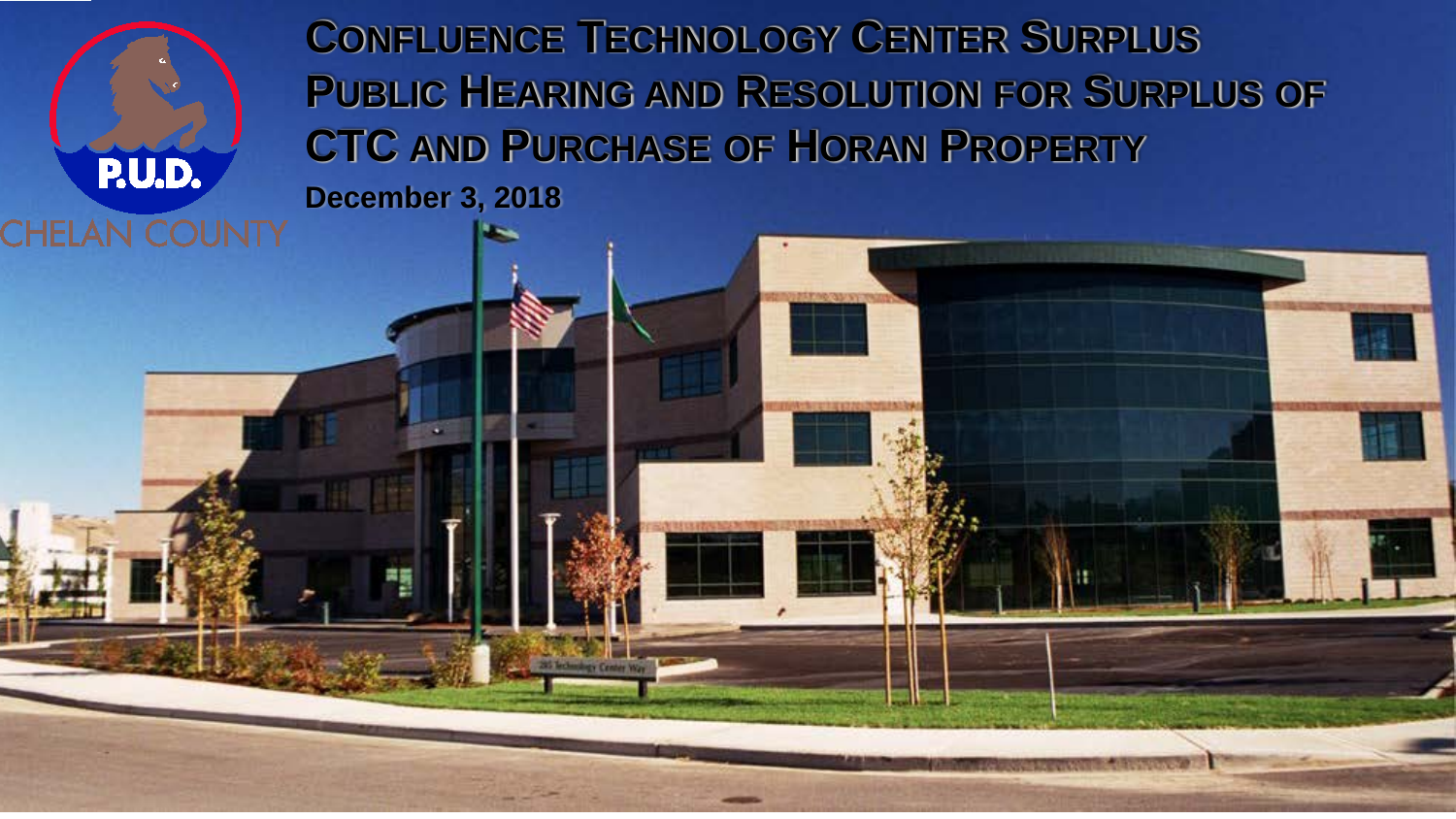## Surplus Statutory



Governed by RCW 39.33.020

- $\checkmark$  Set public hearing
- $\checkmark$  Publish display ad 10-25 days prior to hearing
- $\checkmark$  Issue news release 10-25 days prior to hearing
- $\checkmark$  Received no public comment
- $\Box$  Hold public hearing
- $\Box$  Declare property surplus after public hearing



*"Shaping our utility to do the best, for the most, for the longest"*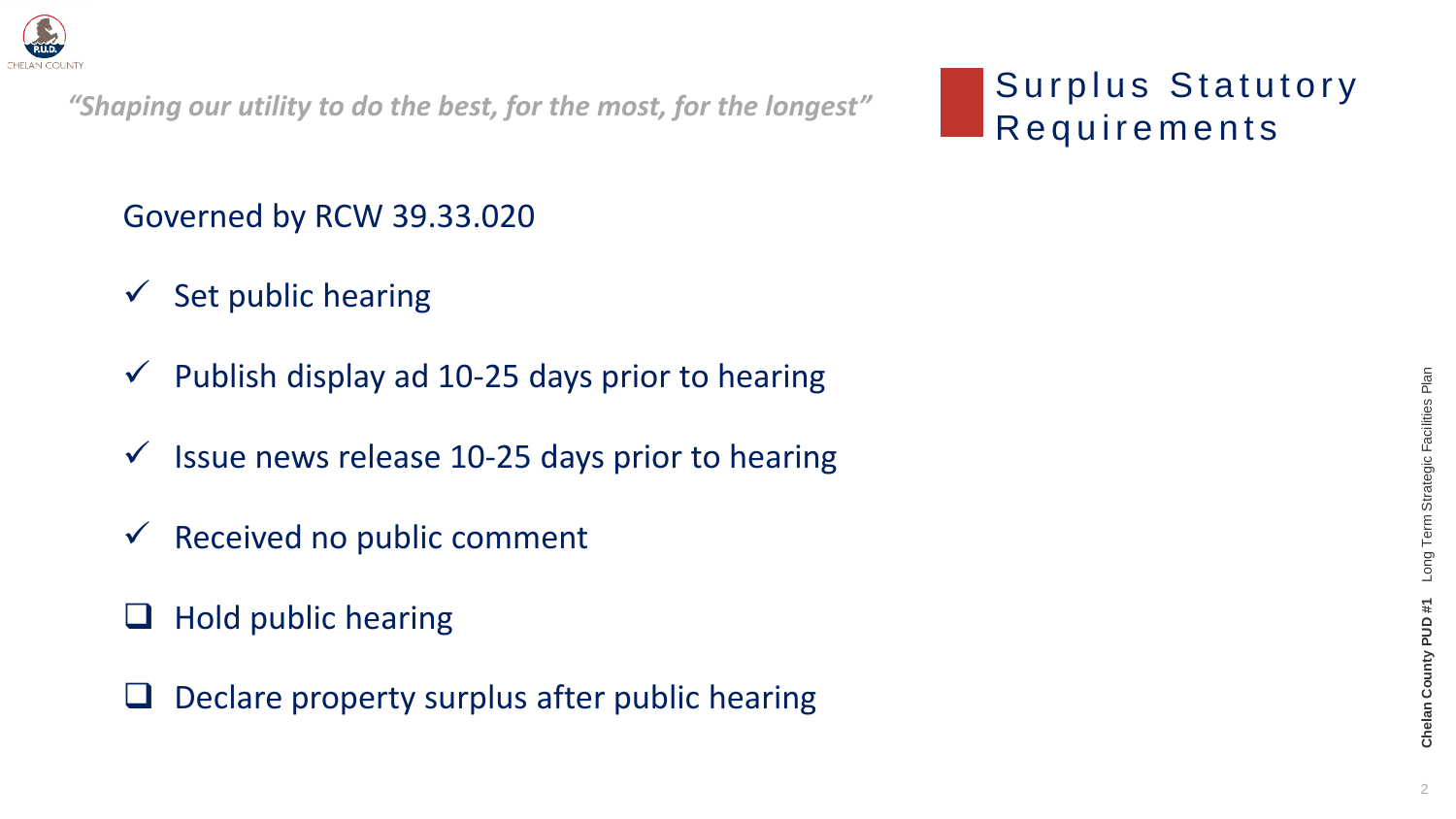### Surplus Property

Long Term Strategic Facilities Plan 3 **Chelan County PUD #1** Long Term Strategic Facilities Plan Chelan County PUD #1



### Units LL1 & 201 *"Shaping our utility to do the best, for the most, for the longest"*





Unit  $LL1 - 9,430$  square feet Unit  $201 - 9,855$  square feet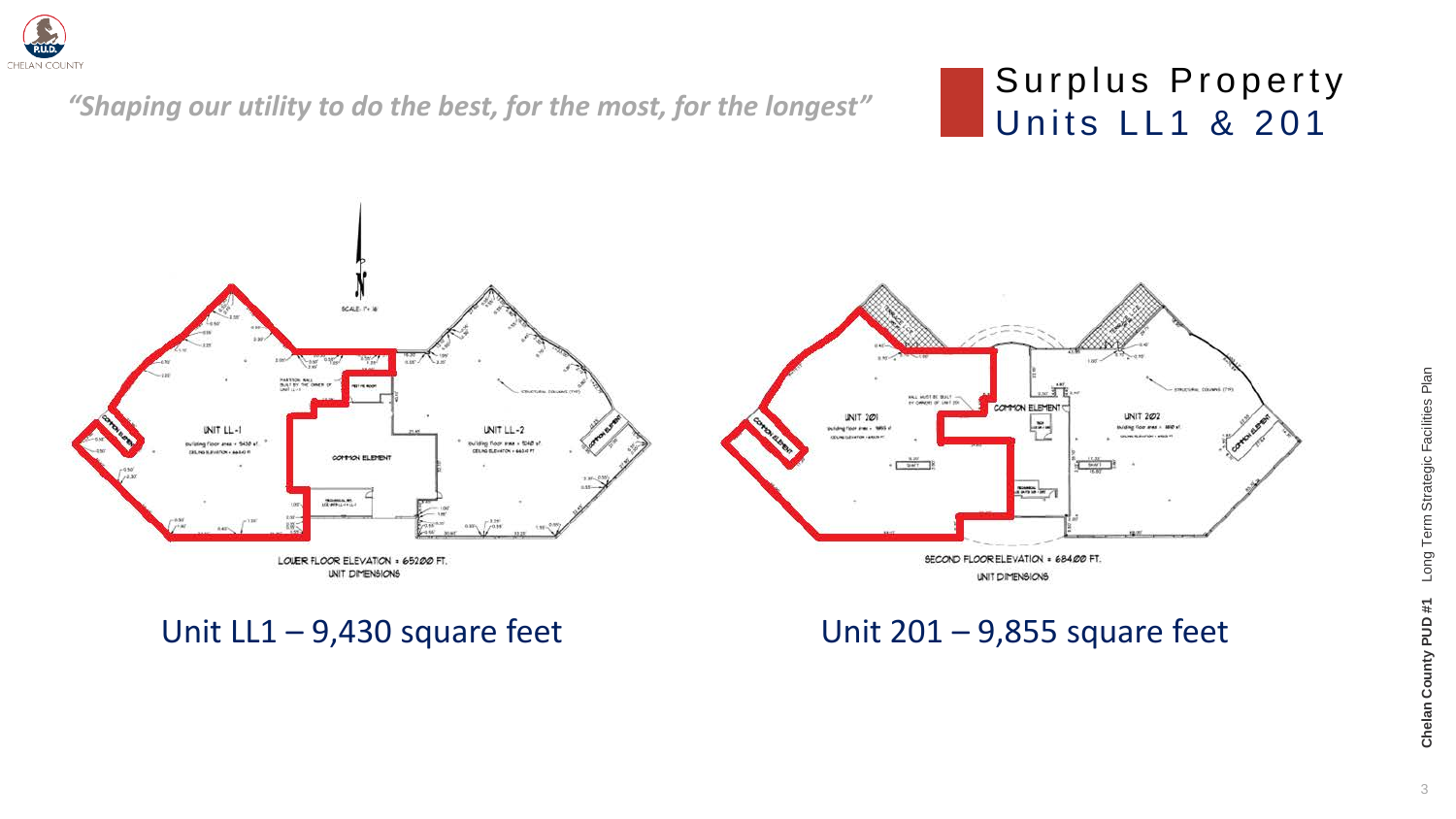

# Surplus Property

Public Hearing

### Public Comment



*"Shaping our utility to do the best, for the most, for the longest"*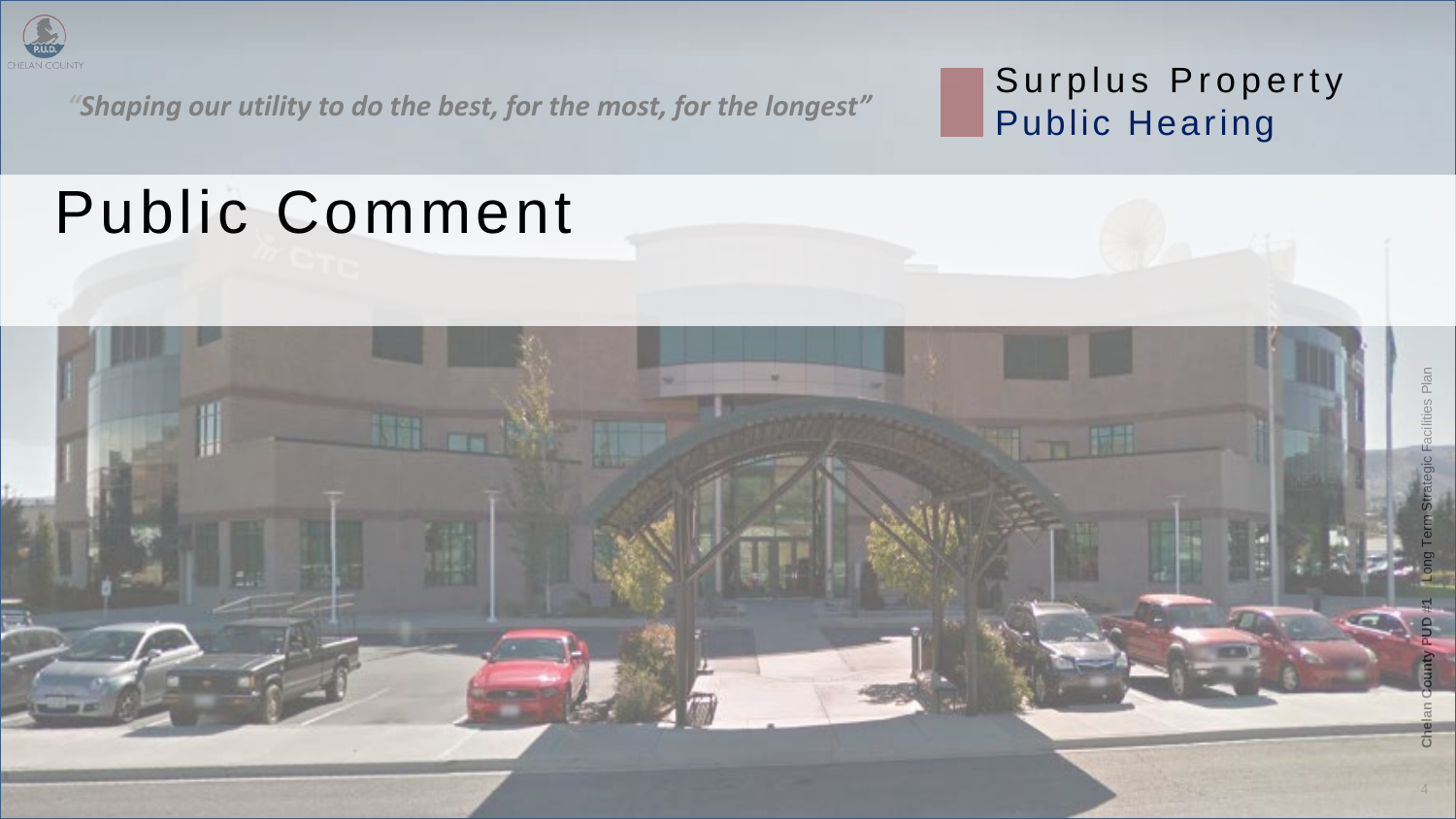

"Shaping our utility to do the best, for the most, for the longest" Resolution



## Property Agreements

5 **Chelan County PUD #1** Long Term Strategic Facilities Plan Long Term Strategic Facilities Plan Chelan County PUD #1

### **Resolution**

- **Declare CTC Units as Surplus**
- **Approve Purchase and Sale Agreement for Horan Property**
- **Approve Purchase and Sale Agreement CTC Condo Units LL1 & 201**
- **Approve Lease Agreement for CTC Condo Units LL1 & 201**
- **Approve Priority Use Agreement for CTC Video Conference Center**
- **Approve Port Option to buy back Horan Property**
- **Approve Port Option to purchase HQ and/or Hawley St. properties**
- **Approve PUD Option to purchase IB No. 5 and IB No. 6 property**
- **CTC High Density Load Exception Agreement**
- **Approve Irrigation System Agreement for two (2) shares of Wenatchee Reclamation District water and delivery**